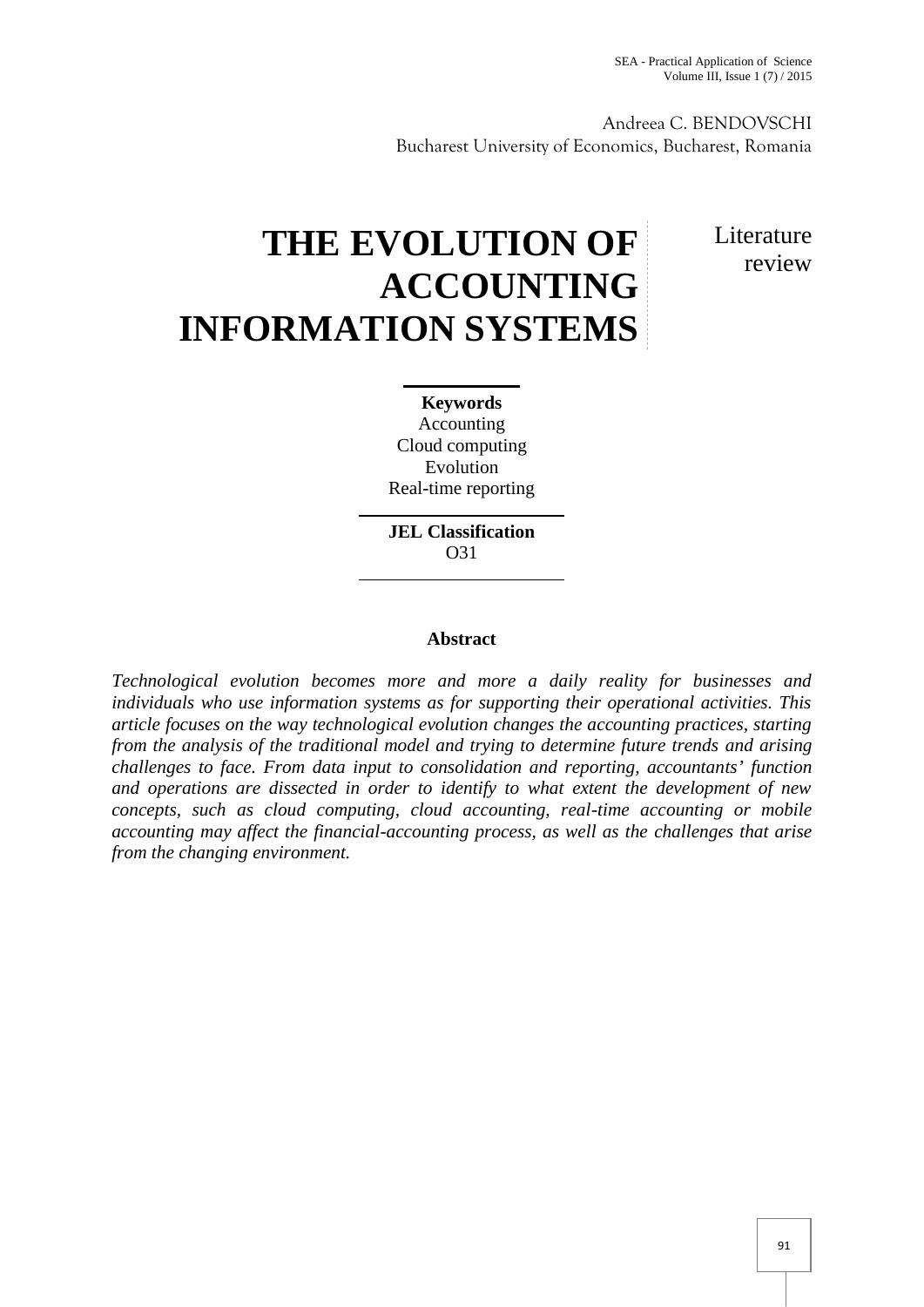#### **Introduction**

Technology evolves rapidly as for responding to customers demand (Weiß and Leimeister, 2012). From a business perspective, more and more companies acknowledge the fact that technology may support process optimisation in terms of costs, lead time and involved resources. The actual market context is driving companies to continuously search for new ways to optimise their processes and increase their financial indicators (Christauskas and Miseviciene, 2012).

The company's efficiency is in direct relation with the objective and timely financial information provided by the accounting system, the main purpose of which is to collect and record information regarding transactions or events with economic impact upon the company, as well as to process and provide relevant, fair information to stakeholders (both internal and external) (Girdzijauskas, et al., 2008; Kundeliene, 2011). The accounting system is thus essential in providing reliable, relevant, significant and useful information for the users of financial data (Kalcinskaite, 2009).

From the deployment of basic accounting program or the use of large ERP systems (Enterprise Resource Planning), to the creation of World-Wide Web and development of web-based<br>communication, technology increased its communication, technology increased its development in speed and implications. Today, concepts such as cloud computing, cloud accounting or real-time reporting are more and more a daily reality among companies. But as technology evolves at an incredible speed, it is necessary for companies to adapt their processes and practices to the new trends. However, that could not be possible without the decision factors to completely acknowledge the implications of the new technology, how it can be used to better manage their businesses and what challenges it also brings along.

The present study is based on the theoretical and empirical analysis of accounting process from the appearance of the first accounting information systems up to nowadays' services and techniques available for supporting the accounting function of a company.

The research comprised of analysing accounting operations, activities and practices as they followed the technological evolution for over than 20 years, focusing on a general level, applicable to companies of all sizes and business sectors. Although the geographic extent was limited to the European Union, the study may as well be considered globally applicable, considering the internationality of today's technology (e.g. cloud computing services may be used by a company in Japan while the server is physically located in the USA).

#### **Traditional practices and future trends**

The accounting systems may be seen as aiming to support businesses in collecting, understanding and analysing the financial data (Chytilova et al., 2011).

The evolution of software accounting generation may be split, according toPhillips (2012) into three major categories:

- 90's era marked by the apparition of the first accounting software programs under what is known as 'the Windows age'; applications were solid, but only supporting basic accounting operations.
- $00's$  era 'integration' and 'SaaS' concepts took birth, bringing along more developed systems that would allow more complex accounting operations and data processing, as well as concurrent access to files and programs.
- 2010 on-going 'Mobile' accounting era, marked by real-time accounting, financial dashboards and other mobile applications supporting financial processing and reporting.

The same author outlines the evolution of communication – if the traditional accounting model was based on e-mail or .ftp files communication, the technological evolution now allows sharing and concurrent access to data, through virtual platforms provided by cloud computing technology.

Based on the types of accounting services available on the market, three major categories may be defined:

- On-premises accounting: a dedicated accounting software program is purchased by the company and installed using its own infrastructure. Investment in the software and hardware equipment is required for such programs.
- Hosted solutions: the logical access is remotely performed through the company's installed programs; however the data centre is physically located in a different place, managed by a dedicated third party. Infrastructure costs are reduced for the company, as hardware is administered and maintained by the service provider.
- Cloud computing: the service could prove even more cost efficient for companies, as the data is managed through virtual platforms, and administered by a dedicated third party, allowing multi-tenancy of services in order to split fixed infrastructure costs between companies.

Traditional accounting practices used to focus on bookkeeping and financial reporting, having as a final purpose the preparation and presentation of financial statements. The activities were driven by the need of financial information users (both internal and external) to gain a 'fair view' of the company. The objective was often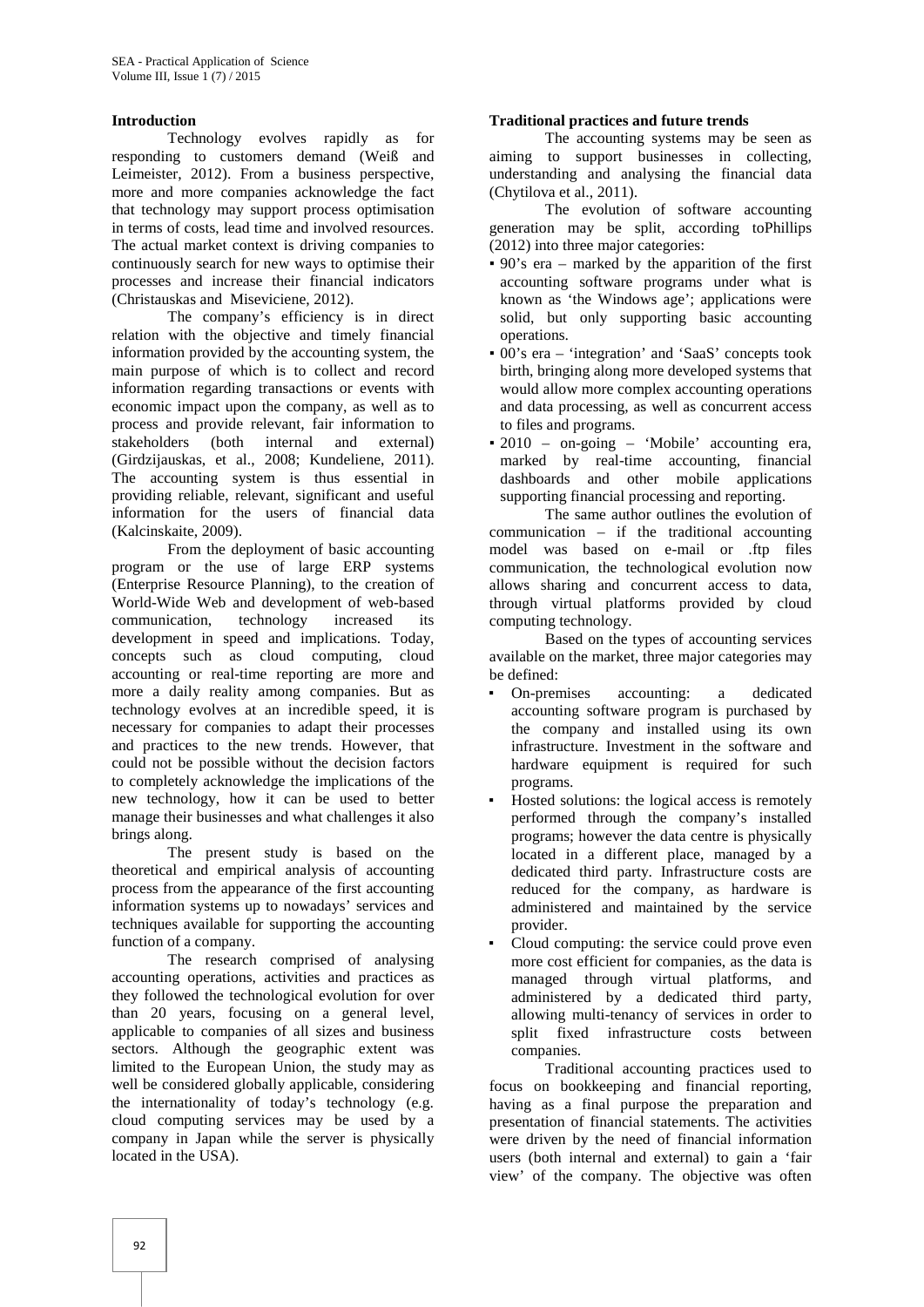reached through the use of small, atomic systems meant to support the reporting; nevertheless, collection of documents, processing of data and operations, posting of journal entries, as well as consolidation and final reporting operations were mostly manual, and manual controls (reconciliations, validations, etc.) were performed as systems did not communicate through automated interfaces.

In early 1920s, the first outsourcing agreement was signed by British Petroleum with Accenture. Ever since, the accounting started changing its meaning within the companies, turning from the bookkeeping function to the management strategic and decision-making support function.

The technological evolution gave birth in the late 80s to ERP (*Enterprise Resource Planning*) systems, used to incorporate and connect various organisational functions (accounting, asset management, operations, procurement, human resources, etc.) (Ziemba and Oblak, 2013).

Ustasüleyman and Percin (2010) define the ERP systems as '*software packages enabling the integration of business processes throughout an organisation*', while Salmeron andLopez (2010) see the ERP system as '*a single software system allowing complete integration of information flow from all functional areas in companies by means of a single database, and accessible through a unified interface and communication channel*'.

The ERP systems became of common use among large companies who managed to reduce the process lead time and involved resources by automation of data transfer between ERP modules, processes within the ERP system, as well as validation and reconciliation controls. From an accounting perspective, the deployment of ERP systems represented a major change, offering support in bookkeeping (the operations performed through different modules would generate automated journal entries posting), processing and transfer of data (through automated interfaces between the ERP modules), as well as consolidation and reporting. This progress took the accountants one step away from the traditional accounting's bookkeeping practices, and one step closer towards today's role more close to management strategy and decision support.

Further on, as a consequence of the financial-economic crisis started in 2008, the role of accountants within the company changed drastically from bookkeeping and reporting to playing an active and essential role in the management strategy and decision-making process. Thus, it was technology's role to take in the traditional tasks and operations. More and more companies implemented automated controls for processing data, posting journal entries, consolidation and final reporting under the

financial statements and other internal management reports.

Soon after automating the accounting operations, technology evolved into also automating document collection and management, through development of concepts such as ee-archiving, e-payments, etc. (Burinskiene&Burinskas, 2010).

Technology proved once again responsive to the market's demand, and thus accounting software easily customisable for each client's particularities regarding the activity profile, accounting practices and chart of accounts, were built as for supporting the automation of accounting process. With the automation of the process, implementation of certain controls was also required as for ensuring the correctness and completeness of reported information.

Technology also took into account the need for robust, transparent processes, and it was only a matter of time until cloud computing, cloud accounting or real-time reporting concepts became a daily reality among companies of all sizes, activity sectors or region/state. The access to financial information previously physically limited to the company's premises (where the network and infrastructure would be located) was fairly improved through cloud computing to an extent where internet connection was the only condition users needed to respect in order to gain access to the financial programs and data. Cloud computing started spreading rapidly among companies, proving to be a great driver for process improvement and cost cutting even for small and medium-sized companies (Beckham, 2010).

Several definitions were assigned to cloud computing concept, all having in common a virtual machine accessed via internet. The official definition provided by the National Institute of Standards and Technology also outlines the main characteristics of cloud computing, defining the concept as '*a model that allows permanent, convenient, on-demand access to a joint network based on configurable computing resources, easily available with a minimum management effort or a minimum interaction with the service provider*'. Thus, cloud computing may be viewed as the partial or total externalisation of the IT function. Low, Chen and Wu (2011) base their definition of cloud computing on the comparison with e-mail and ERP programs, to which he ads ubiquitous resource sharing among users. Ambrust et al. (2010) outlines that cloud computing covers both software and hardware equipment used through the service providing companies.

Moreover, the high level of automation allowed information to be permanently updated as for allowing real-time accounting concept to develop. The concept is based on the idea of accounting being able to present a reliable and fair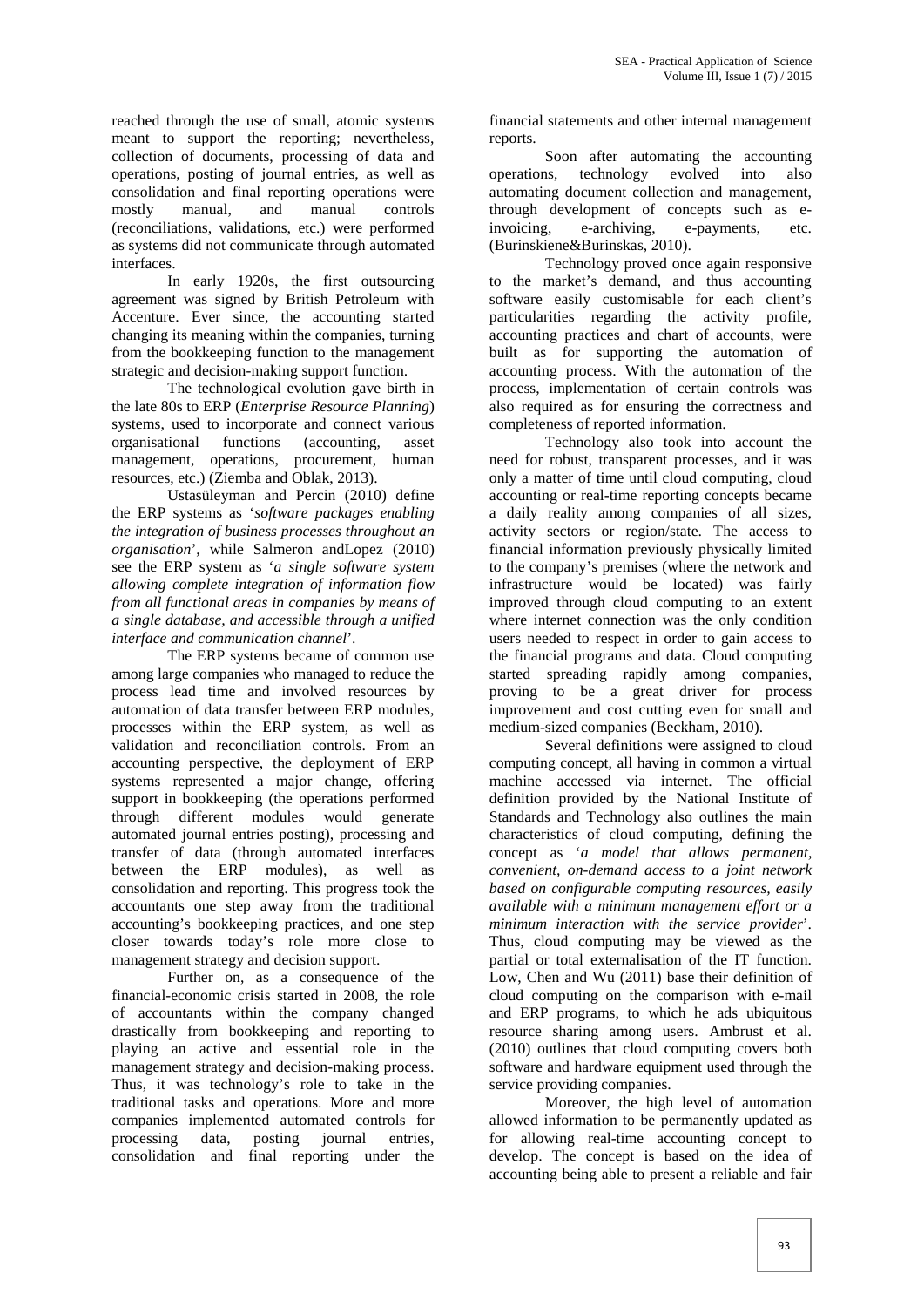image at any moment in time, and not once per week/month/year. Thus, events and transactions involving a company will affect the journals as soon as the according accounting entries were posted – and given the automation of systems, this may be a matter of minutes or even seconds from the moment when the event actually occurred.

In parallel with all the development, one other concept developed over the years stands to prove the change of accounting function's objective within companies: *business intelligence.* Defined by Glaser and Stone (2008) as '*IT platform and tools used to gather, provide access to and analyse data about organisation operations and activities'*, business intelligence serves as a management decision support through the collection, analysis and presentation of relevant, reliable data. Business intelligence usually feeds the data analysis and reporting from a data warehouse, but the economic, technological and social progress has lately deployed a new demand: the real-time reporting. Thus, a new concept has emerged, *accounting intelligence*. The concept is similar to its ancestor, but involves the idea of supporting its output on data extracted directly from the accounting/ERP system, thus allowing real-time reporting.

Probably the most recent trend in terms of accounting is the *mobile reporting*. The concept is relatively new to the market, but considering the number of smartphone users as well as the highly evolved devices and systems, it is only a matter of time until financial information users, from management and employees to investors or business partners will be using the mobile reporting facility to stay informed about the real-time financial state of companies.

Nevertheless, all the rapid development brings along a series of challenges that all companies should be aware of and address when considering keeping up with the progress and ensuring the reliability and fairness of reported information at the same time. The next section focuses on the main challenges, as well as actions to be taken in order to address them.

#### **Main challenges arising**

The evolution of accounting changes the way sensitive financial data is stored and managed. The trends follow a straight line driving towards sharing access and control to accounting data with internal and external teams, thus posing serious challenges in terms of the confidentiality, integrity and availability of data.

Although ERP systems were meant to support the robustness of the companies' operational and support processes, one issue that all organisations face is the need to integrate the system's techniques with the operational practices. The major market players (SAP, Oracle, etc.) offer customisable ERP software, adapting the

operations and parameters to the company's particularities (chart of accounts, cost centres, entities, operational flow, etc.). However, most companies do not ensure enough time or resources as for understanding the processes that need to be integrated with the new ERP system, and thus fail into deploying an efficient flow. Smaller companies that chose to implement ERP systems may not have enough financial and human resources for designing the new processes and ensuring a smooth integration of the new system, and thus fail to adapt the system to the operational way of business.

Looking further into the evolution of technology and accounting practices, CSA and ISACA associations' survey, the *Cloud Computing Maturity Study 2012*, outlines the main advantages and challenges cloud computing technology brings, as perceived by 252 participants from cloud computing technology users, service providers, consultants and integrators from 48 countries. On one hand, companies seem to be attracted by the opportunity of cost cutting, the agility and flexibility of the service, time to market and efficiency as well as by the increased productivity. On the other hand, the main drawback is the information security, but other challenges concern data control and ownership, legal and contractual aspects, regulatory compliance, audit and assurance, longevity of suppliersas well as disaster recovery.<br>The study clearly outlines that the

technological evolution increases the flexibility and may support process optimisation, but also increases the risks concerning information security, ownership and control.

Ernst & Young's survey, *Global Information Security Survey2012*, assesses the measures that companies take in order to address the risks posed by the use of cloud computing. The results show that the most consistent category (14.3%) do not take into consideration implementing any additional controls in order to address the challenges presented by the use of cloud computing technology. Others prefer to strengthen the logical security (logical access restriction, data encryption, etc.) or ensure responsibility and control is appropriately transferred to the service provider (through better contract management or internal/external audits of the cloud computing service provider controls).

One other challenge that the latest accounting and technological trends pose is that, with the real-time accounting, each transaction gets to affect all relevant journals and reports by the time it is processed, so there is no room for errors, validations and reconciliations before posting it. That is why, while some might appreciate this facility, it still raises some serious questions upon the feasibility of using such a system as well as its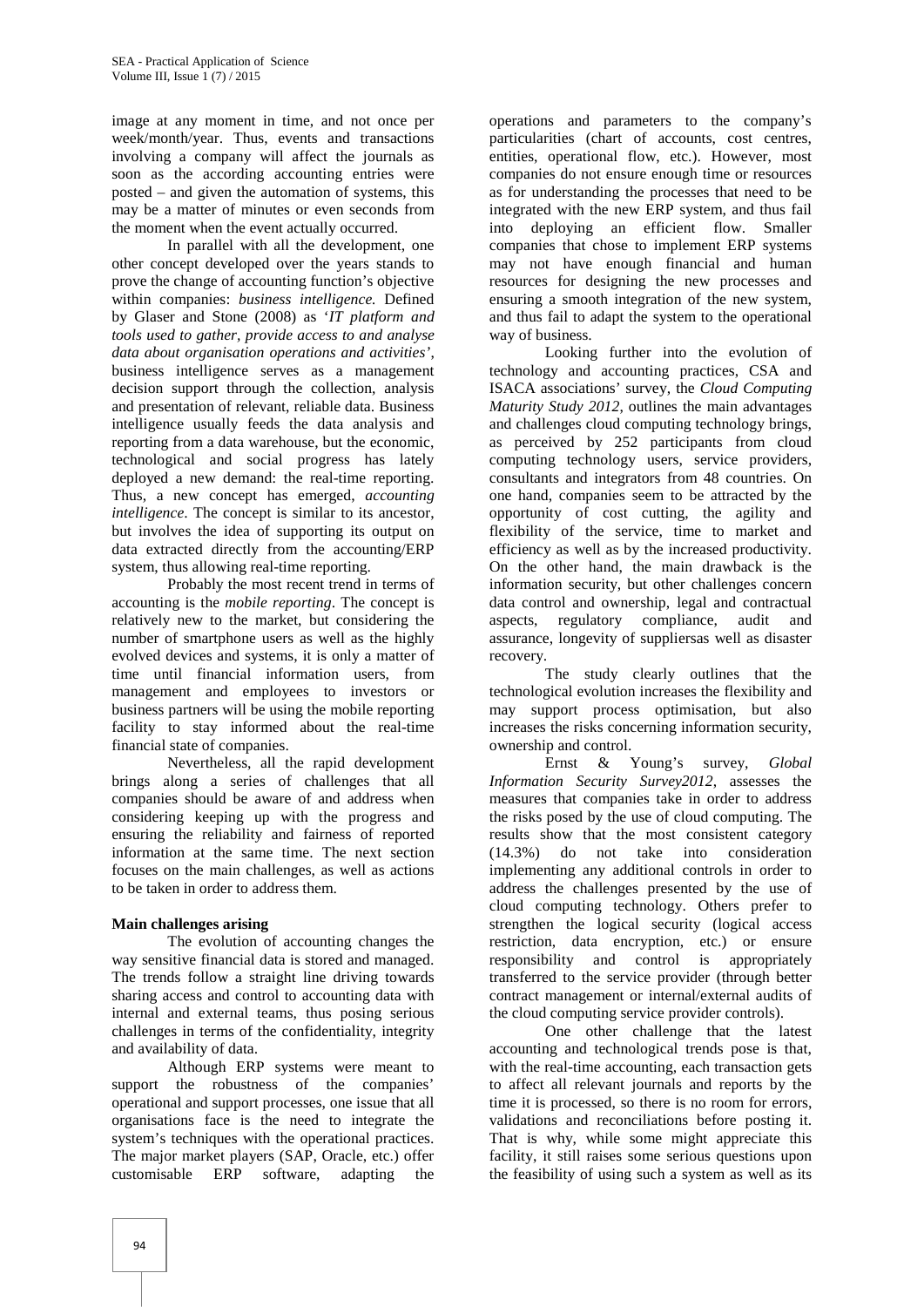objective to reflect fair and reliable image of the company at any time.

#### **Conclusions**

Technology is rapidly evolving as for addressing the demand of a world of individuals and companies seeking to optimise their daily activities and processes. Also, accounting function has drastically changed its main purpose from bookkeeping and preparation of financial statements to supporting the managerial strategy decision making process. At the same time, the entire economic world evolves, so the time for decision making is only getting shorter and shorter. All these stand to support the fact that timely and qualitative information is a must for today's society to function at its normal parameters.

The article shows how technological and accounting progress supports the need of information as concepts such as real-time accounting and real-time reporting become less of a desideratum and more of a daily reality to companies of all sizes or economic profiles. But as the real-time information becomes a decision support for both internal and external users of financial data, a few questions arise: is the information truly reliable? Does it represent a fair image of the company's health? Is it secure?

Authors believe that these challenges need to be addressed both at an atomic level, by each company, as well as at a macro level, by authorities, service providers and other organisations. From a company's perspective, it is necessary to ensure sufficient controls are in place for supporting the reliability of data, leaving no room for mistakes, as well as supporting the confidentiality, integrity and availability of data. From a macro perspective, authorities should support the technological and economic development through continuously building, reviewing and updating standards, laws and regulations covering the new developed concepts. Where accounting or IT functions are partially or totally outsourced, the service providers also play an essential role in covering the risks, thus controls should be implemented to ensure the confidentiality, integrity, availability and reliability of financial data.

Future research should be focused on a detailed approach for identifying and addressing the challenges posed by the rapid development of technology and accounting. Besides the controls mentioned above, which should be detailed and analysed, authors believe that the public awareness is also a major step in mitigating the risks. Especially considering that the technological development often leaves individuals and companies unprepared as not all implications are acknowledged, and security breaches may thus arise, future work should also be designated to

understand the elasticity of public (both individuals and companies) to the technological and economic progress, as for identifying efficient ways to embrace the progress and address the involved risks at the same time.

### **ACKNOWLEDGEMENT**

*"This paper was co-financed from the European Social Fund, through the Sectorial Operational Programme Human Resources Development 2007- 2013, project number POSDRU/159/1.5/S/138907 'Excellence in scientific interdisciplinary research, doctoral and postdoctoral, in the economic, social and medical fields -EXCELIS', coordinator The Bucharest University of Economic Studies'.*

#### **References**

- [1] Armbrust, M., Fox, A., Griffith, R., Joseph, A. D., Katz, R., Konwinski, A., Lee, G., Patterson, D., Rabkin, A., Stoica, I., Zaharia, M. (2010), *A view of cloud computing*, Communication of the ACM, Vol. 53 No. 4;
- [2] Beckham, J. (2010), *Cloud Computing: What it is and How Your Small Business Can Benefit*,Inzinerine Ekonomika-Engineering Economics, 2012, 23(1), pp.14-21;
- [3] Burinskiene, A., Burinskas, A. (2010), *Investments into E-Business Technologies*, Economics and Management no. 15, pp. 86- 892;
- [4] Christauskas, C., Miseviciene, R., (2012)., *Cloud Computing Based Accounting for Small to Medium Sized Business*, Inzinerine Ekonomika – Engineering Economics, vol. 23, no 1., pp. 14-21;
- [5] Chytilova, E., Jurova, M., (2011), *The Mechanism of Universal Evaluation Inside Information Flows for Small and Medium- Sized Enterprises*, Economics and Management, 16, pp. 1039-1046;
- [6] CSA, ISACA (2012),*Cloud Computing Market Maturity Study*, available on-line at http://www.isaca.org/Knowledge- Center/Research/Documents/WSCC-Security- Considerations-Cloud- Computing\_whp\_Eng\_0912.pdf
- [7] Ernst & Young(2012), *Global Information Security Survey 2012*, available online at: http://www.ey.com/AU/en/Services/Advisory/ Pulse Nov 2012 Fighting-to-close-the-gap---2012-Global-Information-Security- Survey article2?Finjan-Auth=JswAT5LjMreD664PaPu1iAtsmER87O 2ZWC85jTF1MCBfIhiNXq17eb2m2Enhh/+R xLGjRHLgKHg=, accessed on the 13.02.2015;
- [8] Girdzijauskas, S., Cepinskis, J., Jurkonyte, E. (2008). *Transformations in Insurance Market: Modern Accouting Method of Insurance Tariffs*. Transformations in Business and Economics, 7(14), 143-153;